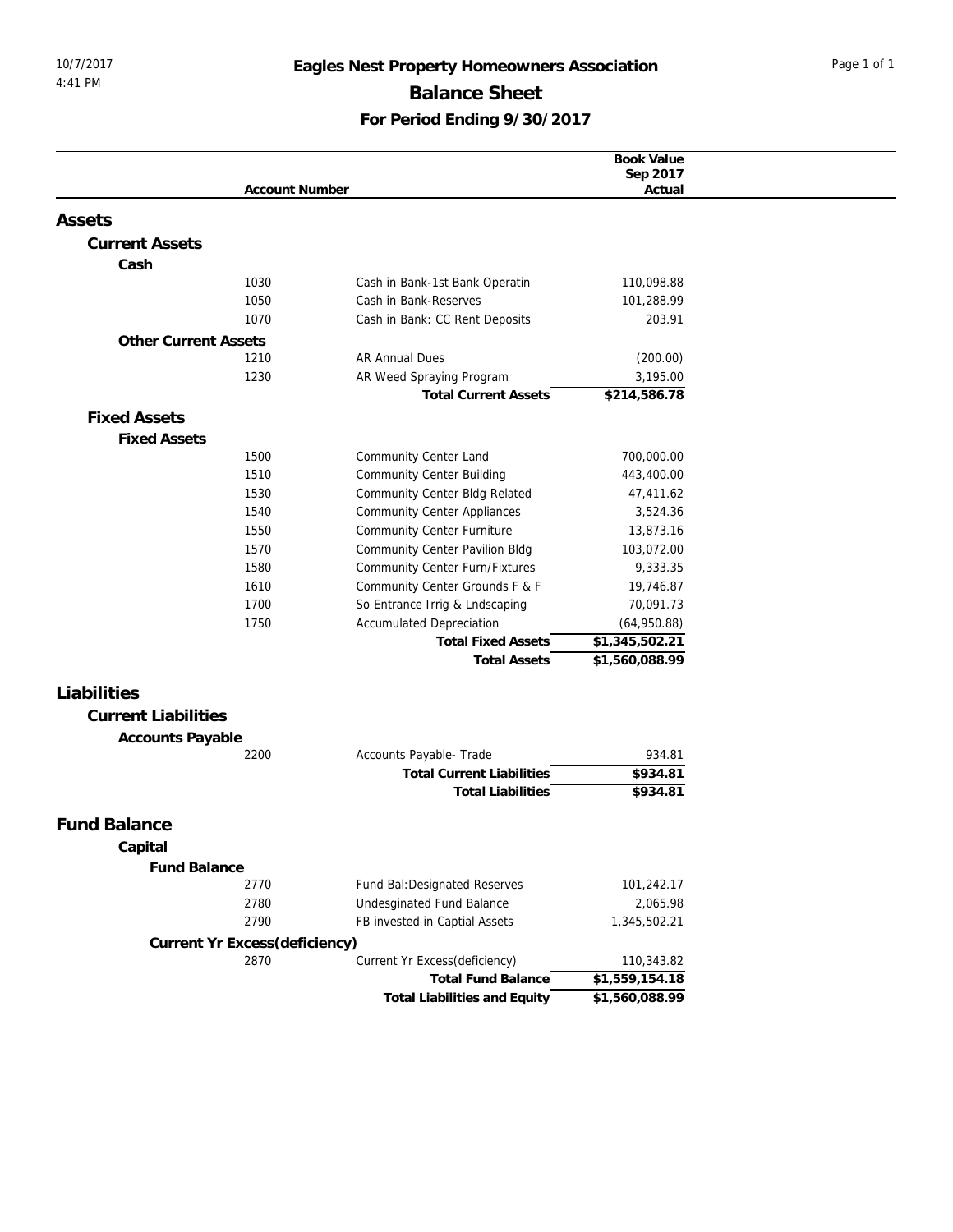## 10/7/2017 **Eagles Nest Property Homeowners Association** Page 1 of 2 **Income Statement Current vs Year-to-date 9/1/2017 to 9/30/2017**

|          |                            |                                                    | Sep 2017         | Jan 2017           | Annual            |
|----------|----------------------------|----------------------------------------------------|------------------|--------------------|-------------------|
|          |                            |                                                    | Sep 2017         | Sep 2017           | <b>Budget</b>     |
|          | <b>Account Number</b>      |                                                    | Actual           | Actual             |                   |
| Revenue  |                            |                                                    |                  |                    |                   |
| Revenue  |                            |                                                    |                  |                    |                   |
|          | 3010                       | Income from Dues-Operating                         | 0.00             | 133,450.00         | 133,450.00        |
|          | 3020                       | Income from Dues-Capital                           | 0.00             | 23,550.00          | 23,550.00         |
|          | 3040                       | <b>Community Center Rentals</b>                    | 0.00             | 2,000.00           | 3,000.00          |
|          | 3110                       | Noxious Weed Spraying Fees                         | 17,000.00        | 17,000.00          | 8,400.00          |
|          | 3130                       | Rental Income-Cell Tower                           | 1,350.00         | 15,450.00          | 18,150.00         |
|          | 3250                       | Recovery of unpaid dues & fees                     | 0.00             | 600.00             | 0.00              |
|          | 3300                       | Other Income-fees/grants                           | 10,937.96        | 10,937.96          | 0.00              |
|          | 3310                       | Interest Income                                    | 0.00             | 46.82              | 100.00            |
|          |                            | <b>Total Revenue</b>                               | \$29,287.96      | \$203,034.78       | \$186,650.00      |
|          |                            |                                                    |                  |                    |                   |
| Expenses |                            |                                                    |                  |                    |                   |
|          | South & Middle Entrances   |                                                    |                  |                    |                   |
|          | 5150                       | Mowing & Maintenance                               | 0.00             | 0.00               | 3,895.00          |
|          | 5151                       | Maintenance-Lawn & Turf, ferti                     | 0.00             | 4,815.60           | 3,809.00          |
|          | 5152                       | Maintenance-Beds/shrubs.trees                      | 85.00            | 9,433.80           | 10,655.00         |
|          | 5153                       | Fertilize trees(deeproot)                          | 235.50           | 235.50             | 1,010.00          |
|          | 5160                       | Irrigation & Maintenace                            | 0.00             | 979.80             | 1,315.00          |
|          | 5170                       | Electricity                                        | 27.19            | 232.63<br>0.00     | 750.00            |
|          | 5183                       | <b>Holiday Decorations</b>                         | 0.00             |                    | 2,500.00          |
|          | 5190                       | Water                                              | 0.00             | 1,028.70<br>356.39 | 4,000.00          |
|          | 5191                       | Miscellaneous Maintenance                          | 240.00           |                    | 2,000.00          |
|          | 5193<br>5200               | Landscape Improvements<br>Middle Entrance          | 2,233.47<br>0.00 | 2,233.47<br>0.00   | 0.00<br>15,000.00 |
|          |                            |                                                    |                  |                    |                   |
|          | Open Space & Environmental |                                                    |                  |                    |                   |
|          | 5400                       | Tree Removal ENPHA Common                          | 0.00             | 0.00               | 2,200.00          |
|          | 5430                       | ENPHA tree spraying/feeding                        | 0.00             | 3,240.00           | 1,500.00          |
|          | 5450                       | Tree Replant                                       | 0.00             | 0.00               | 600.00            |
|          | 5480                       | Noxious SWeed Control ENPHA                        | 0.00             | 148.63             | 750.00            |
|          | 5490<br>5510               | Noxious Weed Control Program                       | 0.00             | 10,835.58          | 7,900.00          |
|          |                            | Two Cabins Preservation                            | 0.00             | 679.06             | 1,000.00          |
|          | 5600<br>5620               | <b>Trail Maintenance</b>                           | 0.00             | 0.00               | 3,520.00          |
|          |                            | Equipment                                          | 0.00             | 0.00               | 300.00            |
|          | Community/Common           |                                                    |                  |                    |                   |
|          | 5300                       | Porta John & Dumpster Rental                       | 14.95            | 1,251.12           | 1,025.00          |
|          | 5310                       | Mowing & Grounds                                   | 0.00             | 0.00               | 6,090.00          |
|          | 5311                       | Irrigation repair/maintenance                      | 39.43            | 1,174.77           | 5,075.00          |
|          | 5320                       | Water & Sewer                                      | 0.00             | 677.85             | 1,600.00          |
|          | 5330                       | Electricity & Gas                                  | 102.67           | 1,155.74           | 1,750.00          |
|          | 5340                       | Snow Removal                                       | 0.00             | 2,157.16           | 3,960.00          |
|          | 5350                       | Other Bldg/P'Lot Maintenance                       | 60.00            | 8,112.01           | 11,850.00         |
|          | 5360                       | <b>Exterior Building Improvements</b>              | 0.00             | 149.23             | 1,000.00          |
|          | 5370                       | Pavilion Maintenance                               | 0.00             | 1,060.64           | 3,000.00          |
|          |                            | <b>Total Expenses</b><br><b>Total Gross Profit</b> | \$3,038.21       | \$49,957.68        | \$98,054.00       |
|          |                            |                                                    | \$26,249.75      | \$153,077.10       | \$88,596.00       |

## **Administrative**

**General & Administrative Expense**